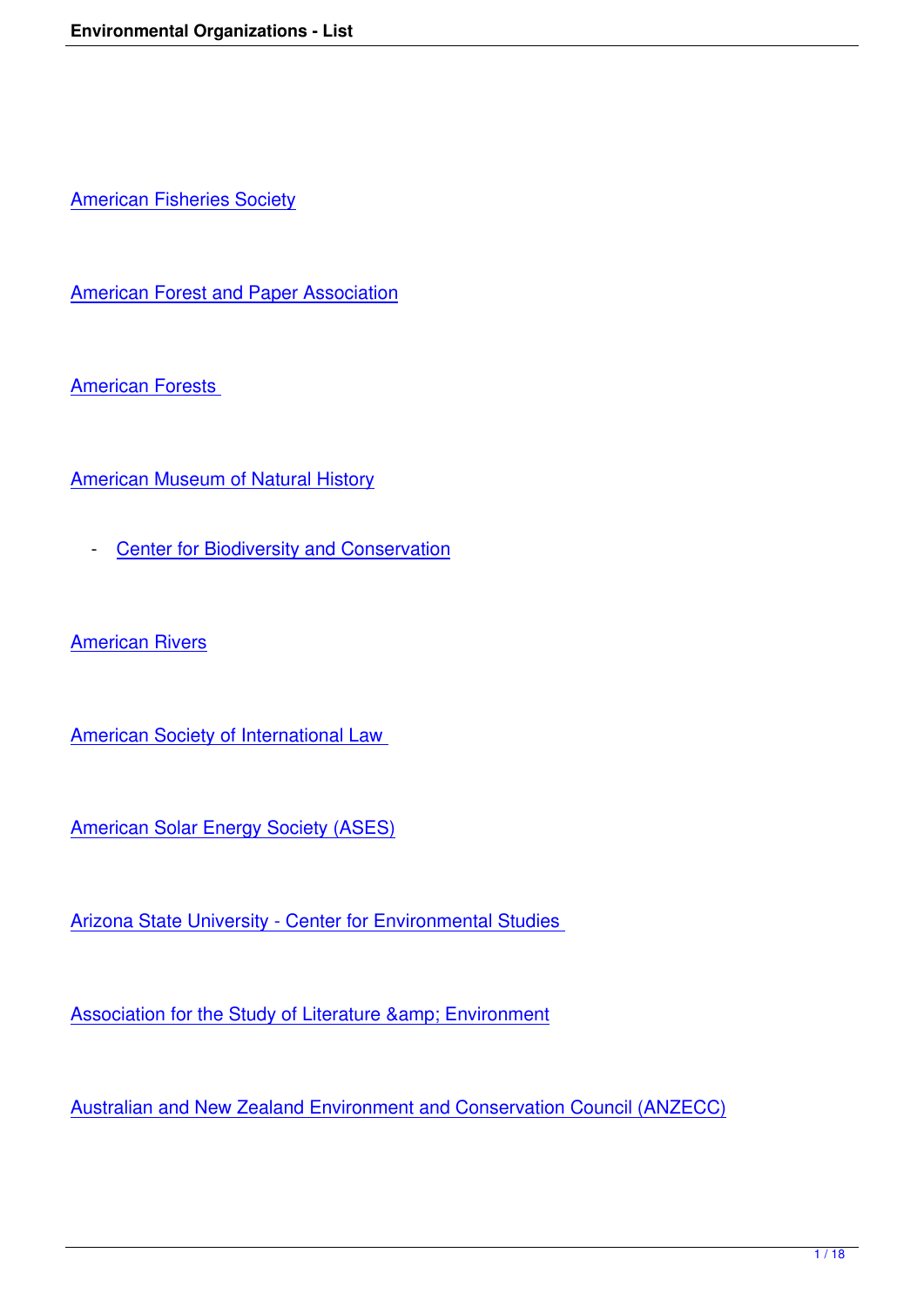[Biodiversity Support Program](http://www.helcom.fi/)

Promoting Conservation of the World's Biological Diversity A consortium of the World Wildlife Fund, The Nature Conservancy, and The World Resources **[Instititute](http://www.bsponline.org/)** 

Boston University Center for Ecology and Conservation Biology

[Boston University Center for Energy and Environmental Studies](http://www.bu.edu/cecb/default.html)

[Brookings Institution - Environment and Energy](http://www.bu.edu/cees/)

[California Department of Water Resources \(DW](http://www.brookings.edu/topics/environment.aspx)R) Includes News Releases ; DWR Monthly Reports ; Water Conditions ; Water Calendar

California Energy Commission

[California Environmental Prote](http://www.energy.ca.gov/)ction Agency

[Canada - Natural Resources Canada](http://www.calepa.ca.gov/)

# [Center for a New American Dream](http://www.nrcan.gc.ca/)

"...helps individuals and institutions reduce and shift consumption to enhance our quality of life and protect the environment."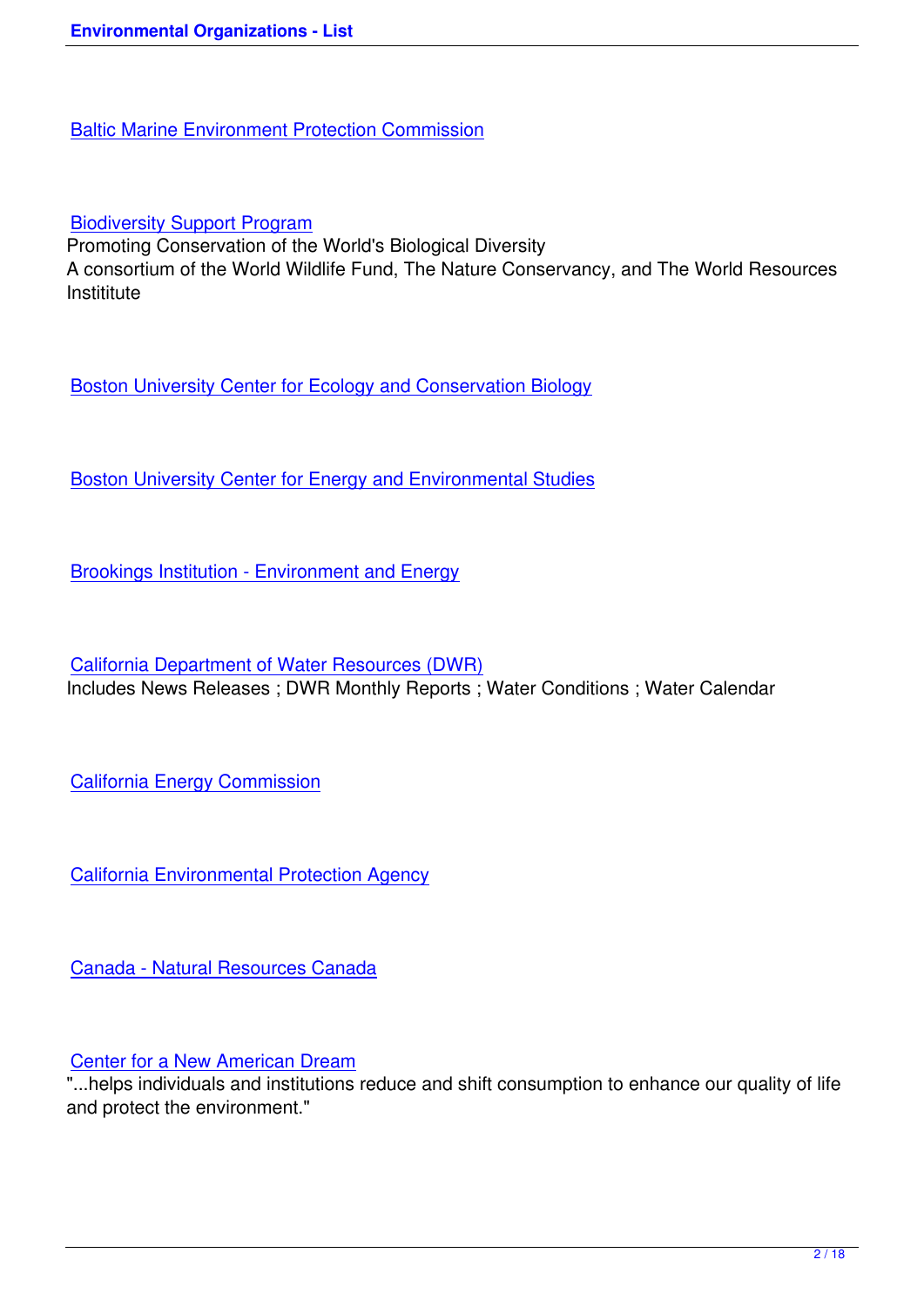# [Center for Environmental Philosophy](http://www.ceche.org/)

[Center for Global and Regional Envir](http://www.cep.unt.edu/)onmental Research (CGRER)

[Center for International Earth Science Information Network \(CIESIN](http://www.cgrer.uiowa.edu/)) Columbia University

### Center for International Environmental Law (CIEL)

"...is a public interest, not-for-profit environmental law firm founded in 1989 to strengthen international and comparative environmental law and policy around the world."

Center for Restoration Ecology

[Central American Water Resou](http://www.pitzer.edu/offices/firestone_center/index.html)rce Management Network (CARA) (English or Spanish) "CARA is a water resource training network focusing on building local capacity to improve the management and protection of Central American water resources.

### Centre for Environmental History and Policy

Universities of Stirling and St Andrews

"...the UKís first research centre expressly concerned with understanding the relationship [between the environment and the human pop](http://www.eseh.org/)ulation over the last millennium, and applying this historical research to contemporary issues in environmental policy-making."

Centre for Social and Economic Research on the Global Environment (cserge)

[Centre of Environmental Research in Umeå, Sweden](http://www.uea.ac.uk/env/cserge/)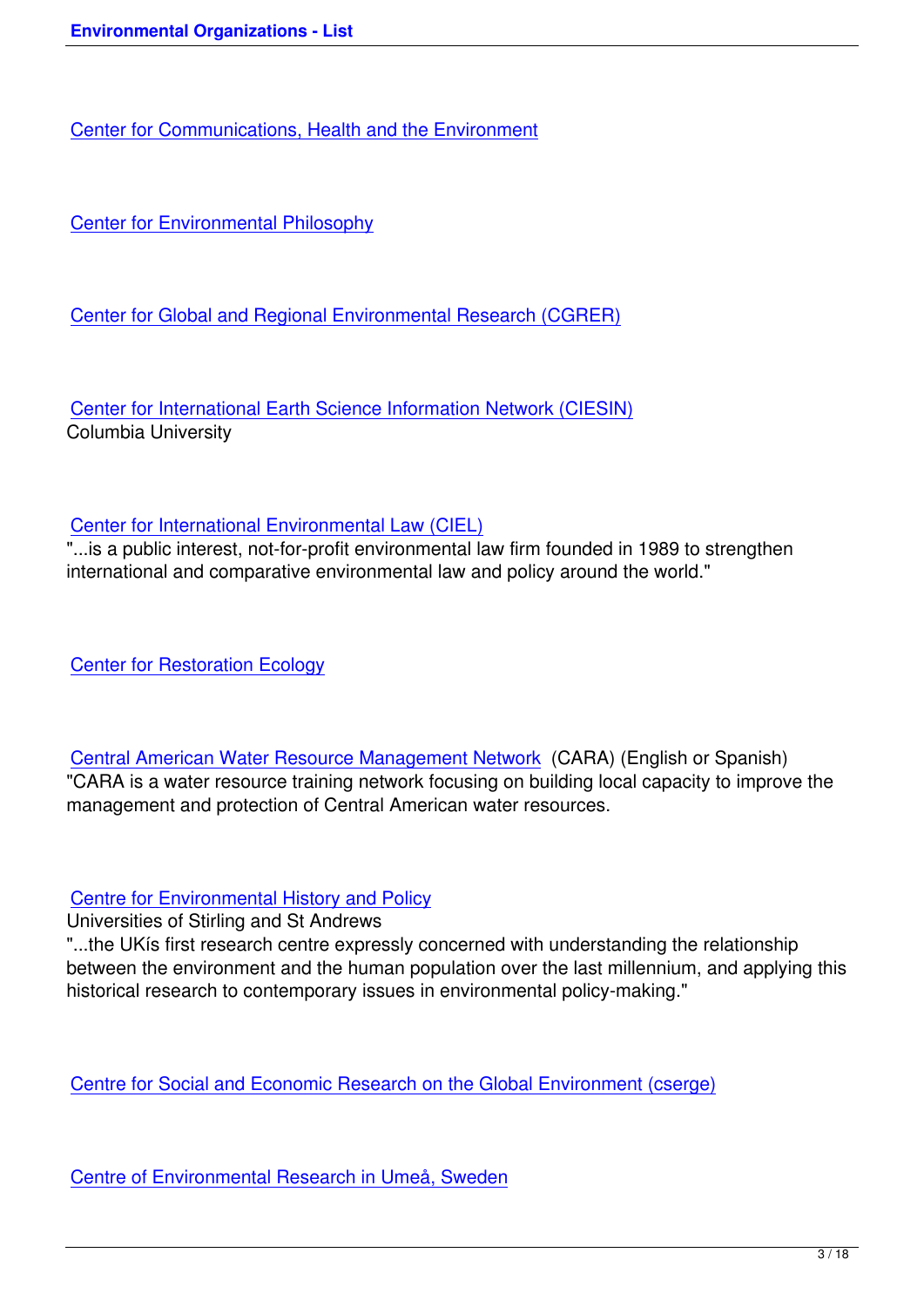Sections include: Environmental History ; The Environment ; Indoor Environment ; Environmental Medicine ; Society and the Environment.

Cliff Ecology Research Group - (dead link) Botany Department, University of Guelph, Ontario

Columbia Basin Research - (dead link) School of Fisheries, University of Washington

Columbia University - Center for International Earth Science Information Network (CIESIN)

[Consortium on Green Design and Manufacturing](http://www.ciesin.org/)

[Cooperative Institute for Research in Environmen](http://cgdm.berkeley.edu/)tal Sciences

[Council on Environmental Quality](http://cires.colorado.edu/)

[Cyprus Conservation Foundation](http://www.whitehouse.gov/ceq/) (English or Greek)

"...is a charitable trust which aims to promote environmental and conservation education and awareness , for todayís decision-makers and for young Cypriots, who will be tomorrowís leaders [and policy-makers."](http://www.conservation.org.cy/)

Cyprus Environment Studies Center

[Desert Research Institute \(DRI\)](http://www.esc.com.cy/)

[Directory of Environmental Prog](http://www.dri.edu/)rams (Enviro-Web of Rice University)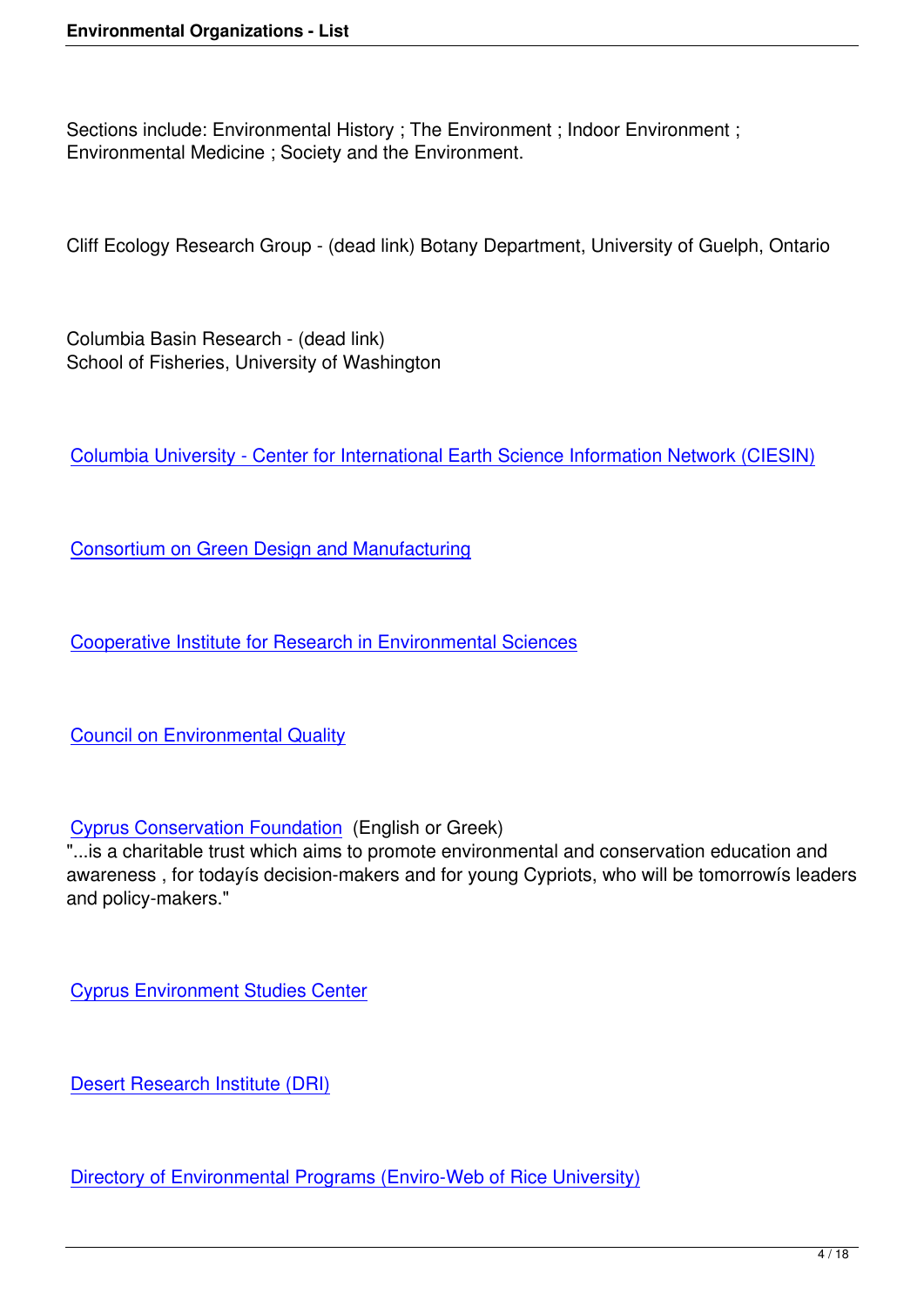#### Earth Day Network

"...is an alliance of 5,000 groups in 184 countries working to promote a healthy environment and a peaceful, just, sustainable world.

#### Earthjustice Legal Defense Fund

Formerly the Sierra Club Legal Defense Fund, "is the non-profit law firm for the environment."

El Salvador Ministerio de Medio Ambiente y Recursos Naturales

[Electric Power Research Institute \(EPRI\)](http://www.marn.gob.sv/)

[Ecological Society of America - Education](http://www.epri.com/) Section, ESA-EdWeb

### **EnergiePortal**

An independent online platform that offers information about renewable energy and climate change.

Environment Australia Department of the Environment and Heritage

Environment Canada (Official Canadian Government site)

- [Canadian Wildli](http://www.ec.gc.ca/)fe Service
- Ecological Monitoring and Assessment Network (EMAN)
- National Water Research Institute

Environmental and Engineering Geophysical Society (EEGS)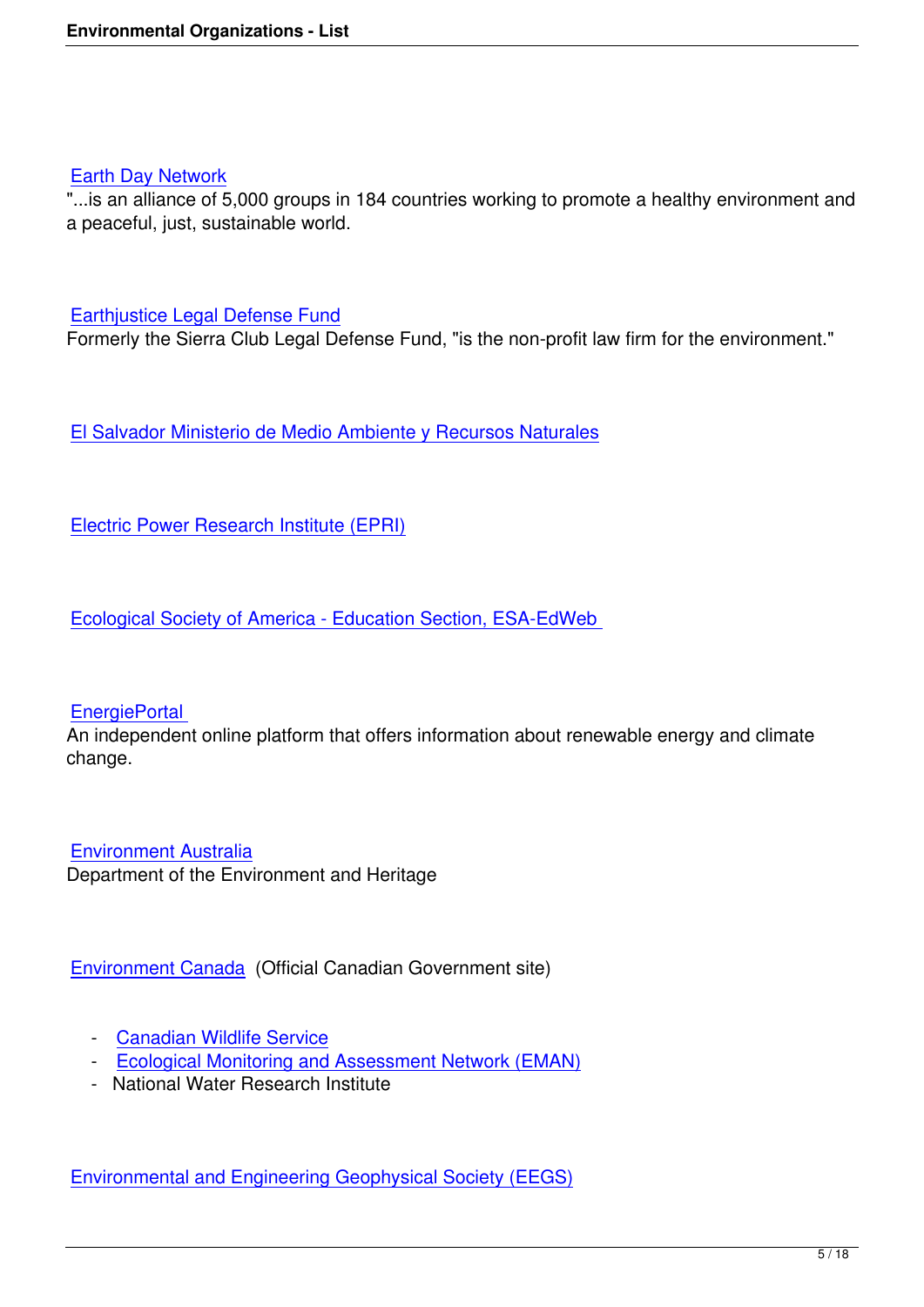#### Environmental Defense

"Since 1967, we have linked science, economics and law to create innovative, equitable and cost-effective solutions to society's most urgent environmental problems." [Sections include: Action](http://www.environmentaldefense.org/home.cfm) Center; Biodiversity; Climate Change; Health; Oceans; Library.

Environmental Education and Training Partnership (EETAP)

[Environmental Science and Policy](http://www.eetap.org/)

[Environmental Studies Association](http://cesp.stanford.edu/) of Canada

[Environmental Working Group](http://www.thegreenpages.ca/)

### [European Environment Agency](http://www.ewg.org/)

Sections include: Press Room ; Theses (reports, indicators, links and datasets) ; Search ; Services ; EEA ; Country Information and EIONET.

European Society for Environmental History

[Exxon Valdez Oil Spill Trustee Council - \(dea](http://www.eseh.org/)d link)

### Forest Ethics

Formerly the Coastal Rainforest Coalition

"Forest Ethics' efforts are aimed at creating pressure for the preservation of forests, the reform [of forestry pra](http://www.forestethics.org/html/eng/home.shtml)ctices and the promotion of robust markets for ecologically sound alternatives."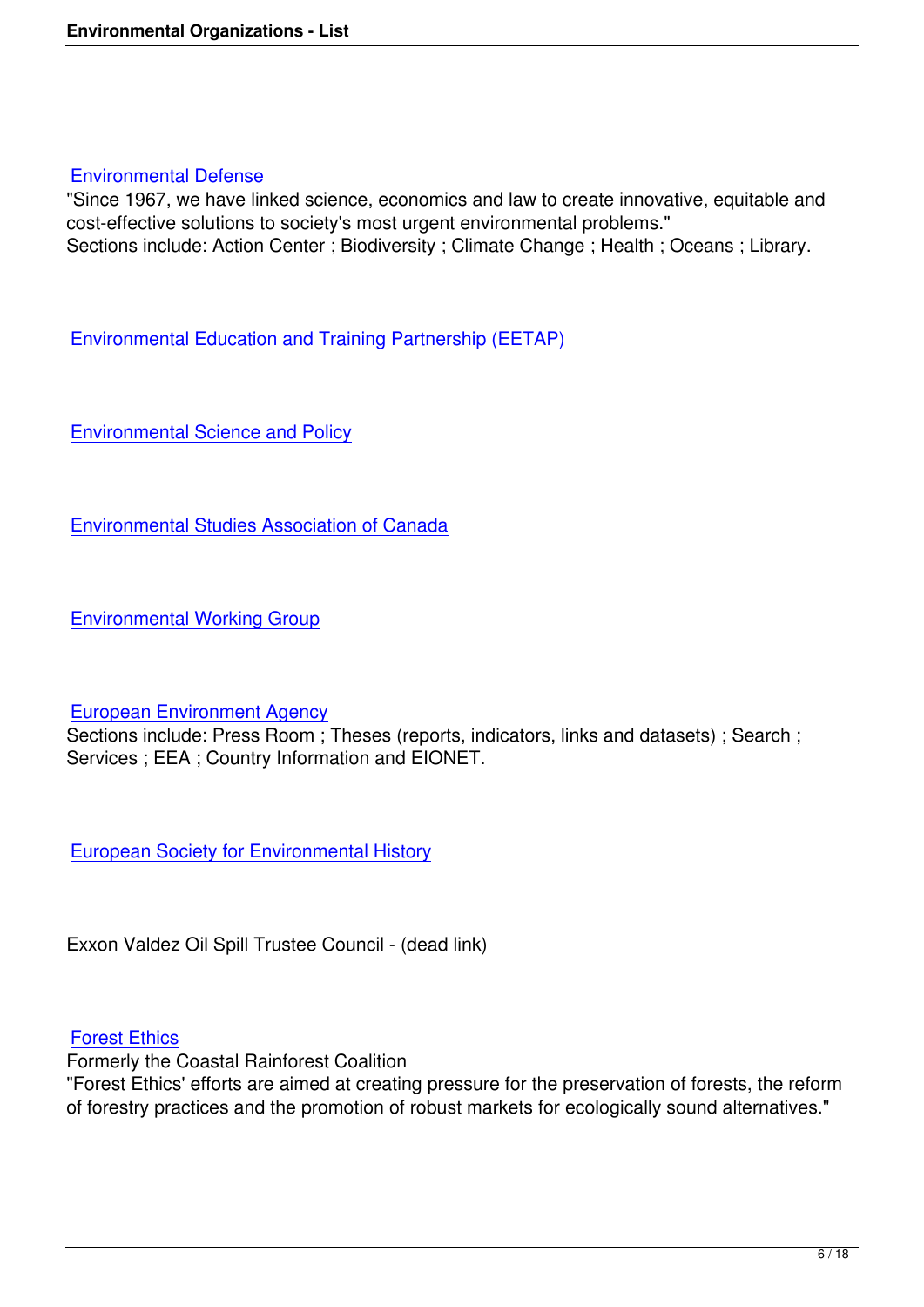# FREE - Foundation for Research on Economics & amp; the Environment

"...advances conservation and environmental values by applying modern science and America's founding ideals to policy debates. We are intellectual entrepreneurs, explaining how economic [incentives, secure property rights, and responsible prosperity can foster a](http://free-eco.org/) healthy environment."

### Global Development Research Center

"Spheres" include: Environment ; Urban ; Community ; Economy ; Information.

### Global Environment Centre Foundation (English or Japanese)

"Supporting to UNEP-IETC's activities and promoting partnership between developing countries and Japan for global environmental preservation."

### Global Forest Watch

"...an international data and mapping network that combines on-the-ground knowledge with digital technology to provide accurate information about the world's forests."

### **GREENTIE**

### Greenhouse Gas Technology Information Exchange

"...is an international Directory of suppliers whose technologies help to reduce greenhouse gas [emissions. G](http://www.greentie.org/)REENTIE also provides information on leading international organisations and IEA programmes whose RD&D and information activities centre around clean energy technologies. The GREENTIE Directory database contains details of almost 8,000 technology suppliers and information organisations from all over the world."

Harvard Medical School - Center for Health and the Global Environment

[Helsinki Commission](http://www.med.harvard.edu/)

Baltic Marine Environment Commission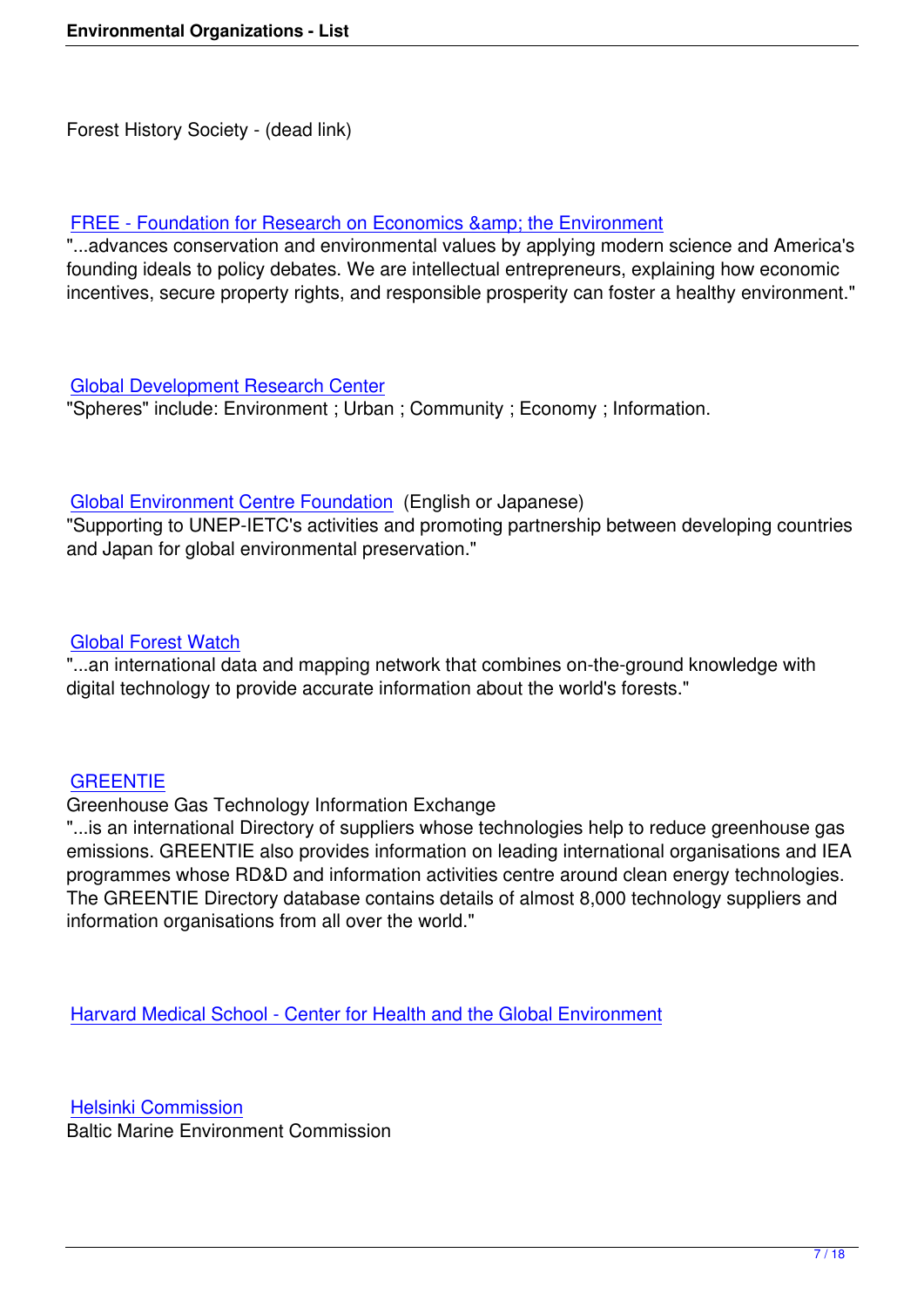[Institute for Environment and Development \(L](http://envfor.nic.in/)ESTARI), U.K.M.

The institute serves to provide research and development in the field of environmental research in Malaysia.

Institute of Ecosystem Studies (IES)

[Institute for Environmental Studies](http://www.ecostudies.org/)

Institute of Environmental Technology

[International Centre for Integrated Mou](http://www.ela-iet.com/)ntain Development

International Centre for Research in Agroforestry - (dead link)

International Dark-Sky Association "The Light Pollution Authority"

### International Geosphere-Biosphere Programme (IGBP)

"Our scientific objective is to describe and understand the interactive physical, chemical and biological processes that regulate the total Earth System, the unique environment that it [provides for life, the changes that are occurring in this sy](http://www.igbp.kva.se/)stem, and the manner in which they are influenced by human actions."

International Human Dimensions Programme on Global Environmental Change (IHDP)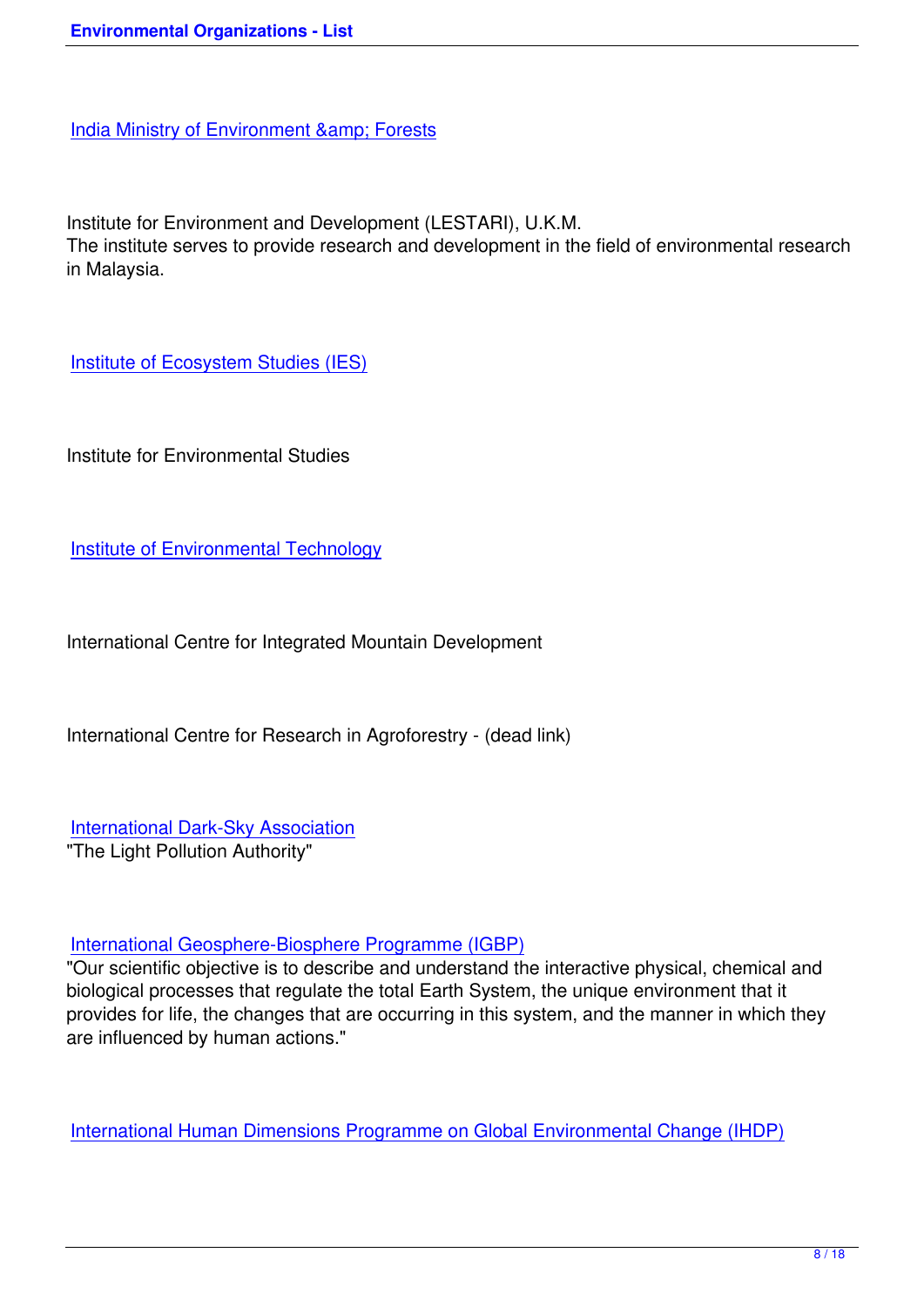International Institute for Industrial Environmental Economics (IIIEE)

- Lund University

International Institute for Sustainable Development

# International Joint Commission (English or French)

Canada and United States

"Many rivers and some of the largest lakes in the world lie along, or flow across, the border [between the United States and](http://www.ijc.org/) Canada. The International Joint Commission assists governments in finding solutions to problems in these waters."

International Society for Ecology and Culture

"Promoting locally based alternatives to the global consumer culture"

International Society for Environmental Ethics

[International Society for Industrial Ecology - \(d](http://www.cep.unt.edu/ISEE.html)ead link)

# International Union for the Scientific Study of Population (IUSSP)

# [\[Kenya\] Green Belt Movement \(GBM\)](http://www.iussp.org/)

"...is a grassroots non-governmental organization (NGO) based in Kenya that focuses on environmental conservation, community development and capacity building. Prof. Wangari Maathai [\[winner of the 2004 Nobel Pea](http://www.greenbeltmovement.org/)ce Prize] established GBM in 1977, under the auspices of the National Council of Women of Kenya."

Land & amp; Water Conservation Fund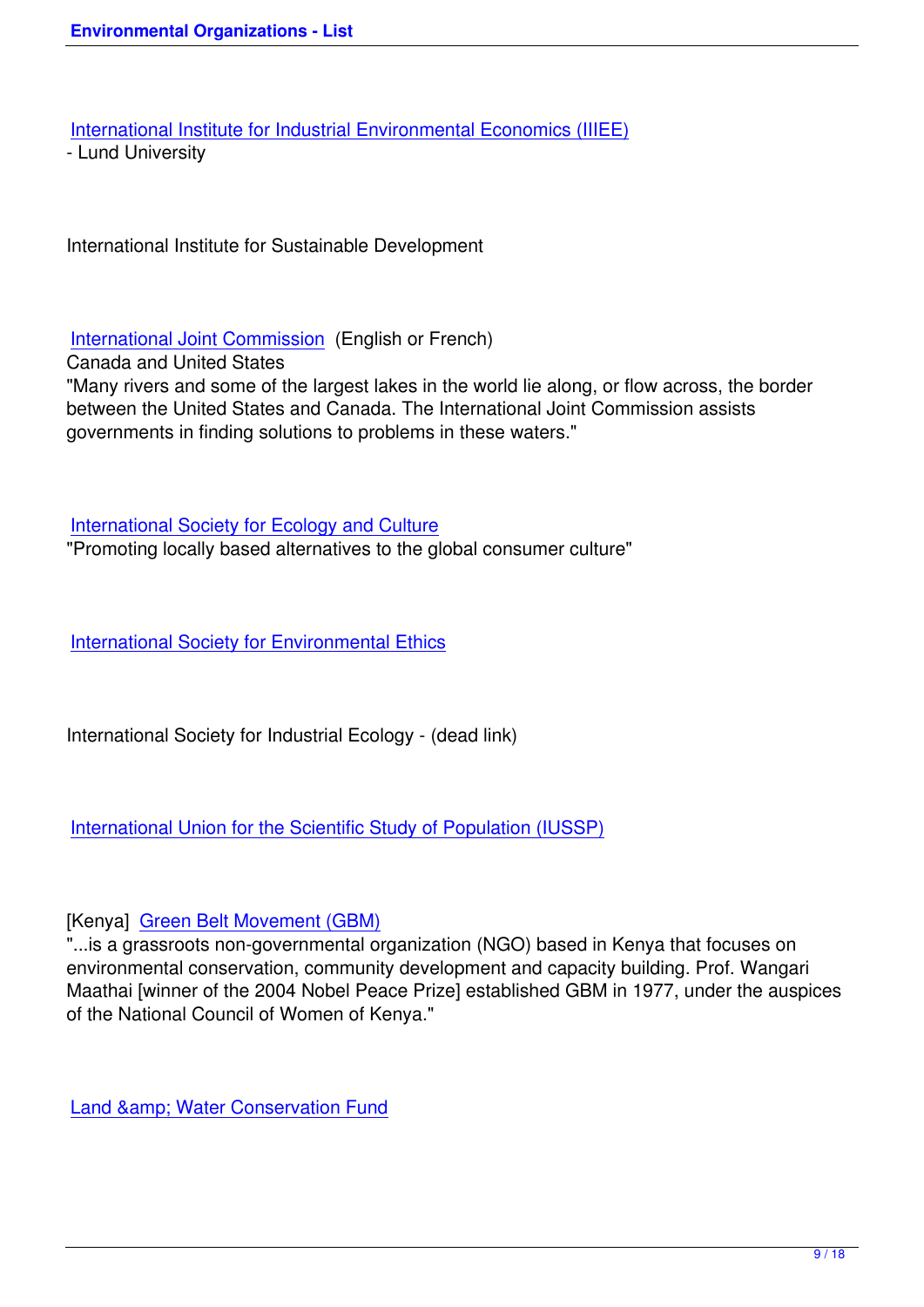[Los Alamos National La](http://www.lta.org/)boratory

[Massey University - Institute of D](http://www.lanl.gov/)evelopment Studies

[MIT - Joint Program on the Science and Policy of Glo](http://dev.massey.ac.nz/)bal Change

[Metal Mining Agency of Japan](http://globalchange.mit.edu/)

[Ministry for Environment of the](http://www.enecho.meti.go.jp/english/) Republic of Hungary

[National Association of Environmental Professionals](http://www.ktm.hu/index.php?lang=2) (NAEP) - (dead link)

National Center for Atmospheric Research

- Environmental & amp; Societal Impact Group

Natio[nal Center for Environmental Statistics - \(dead](http://www.esig.ucar.edu/) link)

National Council for Science and the Environment

[National Institute for Environmental Studies, Japan](http://www.cnie.org/)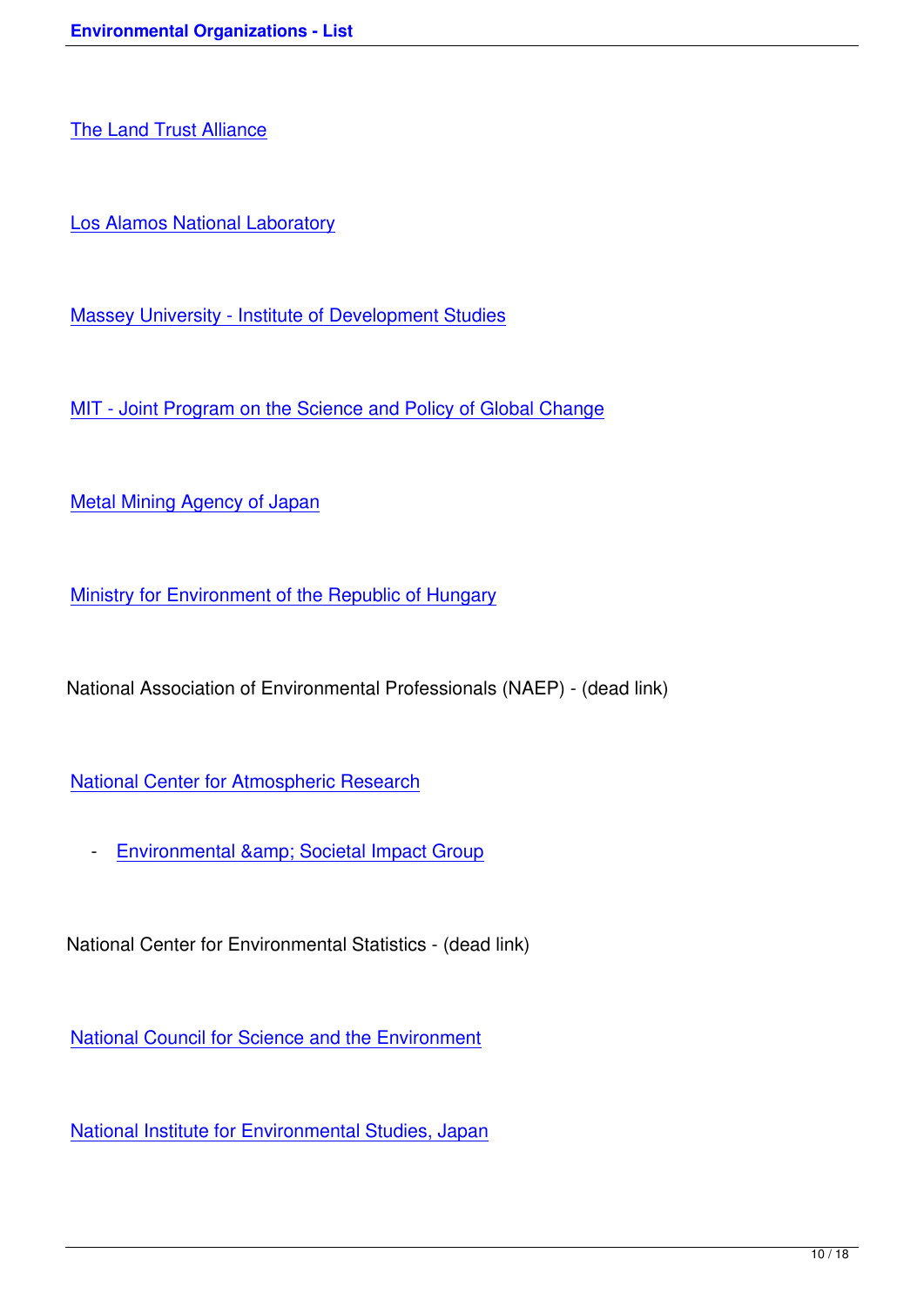National Oceanic and Atmospheric Administration (NOAA) - see Oceanography - NOAA **Resources** 

[National Pa](http://www.noaa.gov/ocean.html)rks Conservation Association

[National Research Center for Statistics an](http://www.npca.org/)d the Environment - (dead link)

Natural Resource Management, Colorado Mountain College - (dead link)

Natural Resources Defense Council (NRDC)

 [- The Bush Record on the Environment](http://www.nrdc.org/)

"The real story on this administration's dealings on environmental issues, from NRDC's scientists, lawyers and policy experts."

Natural Resources Ecology Laboratory (NREL) Colorado State University

The Nature Conservancy

[New Ideas in Pollution Re](http://www.nature.org/)gulation (NIPR)

[Nile Basin Society \(NBS\)](http://www.worldbank.org/nipr/)

[North American Associati](http://nilebasin.com/)on for Environmental Education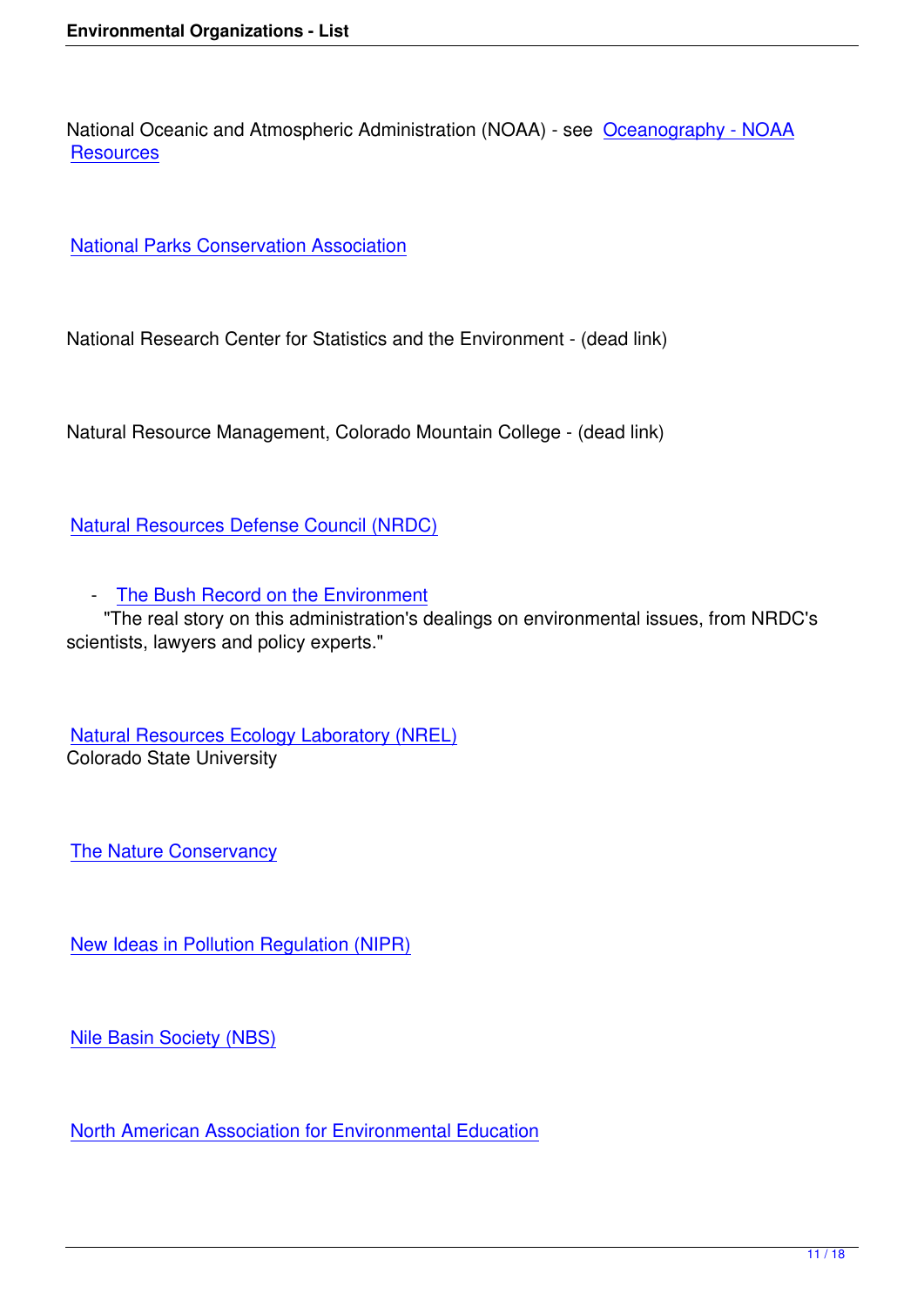### [Northern Alaska Environmental Center](http://www.cec.org/home/index.cfm?varlan=english)

"...promotes conservation of the environment in Interior and Arctic Alaska through advocacy, education, and sustainable resource stewardship." [Sections include: Arctic ; Boreal Forest](http://northern.org/) ; Denali Watch ; Local Issues ; Mining ; Camp Habitat.

Nuclear Energy Institute (NEI)

[Nuclear Regulatory Commissio](http://www.nei.org/)n

[Oak Ridge National Laboratory](http://www.nrc.gov/)

 [- Environmental Sciences D](http://www.ornl.gov/)ivision

Orga[nisation for Economic Co-operatio](http://www.esd.ornl.gov/)n and Development (OECD) - (dead link)

- Food, Agriculture & Fisheries - (dead link)

Pacific Institute for Studies in Development, Environment, and Security

[Pacific Northwest National Laboratory](http://www.pacinst.org/)

[Patrick Center for Environmental Rese](http://www.pnl.gov/)arch The Academy of Natural Sciences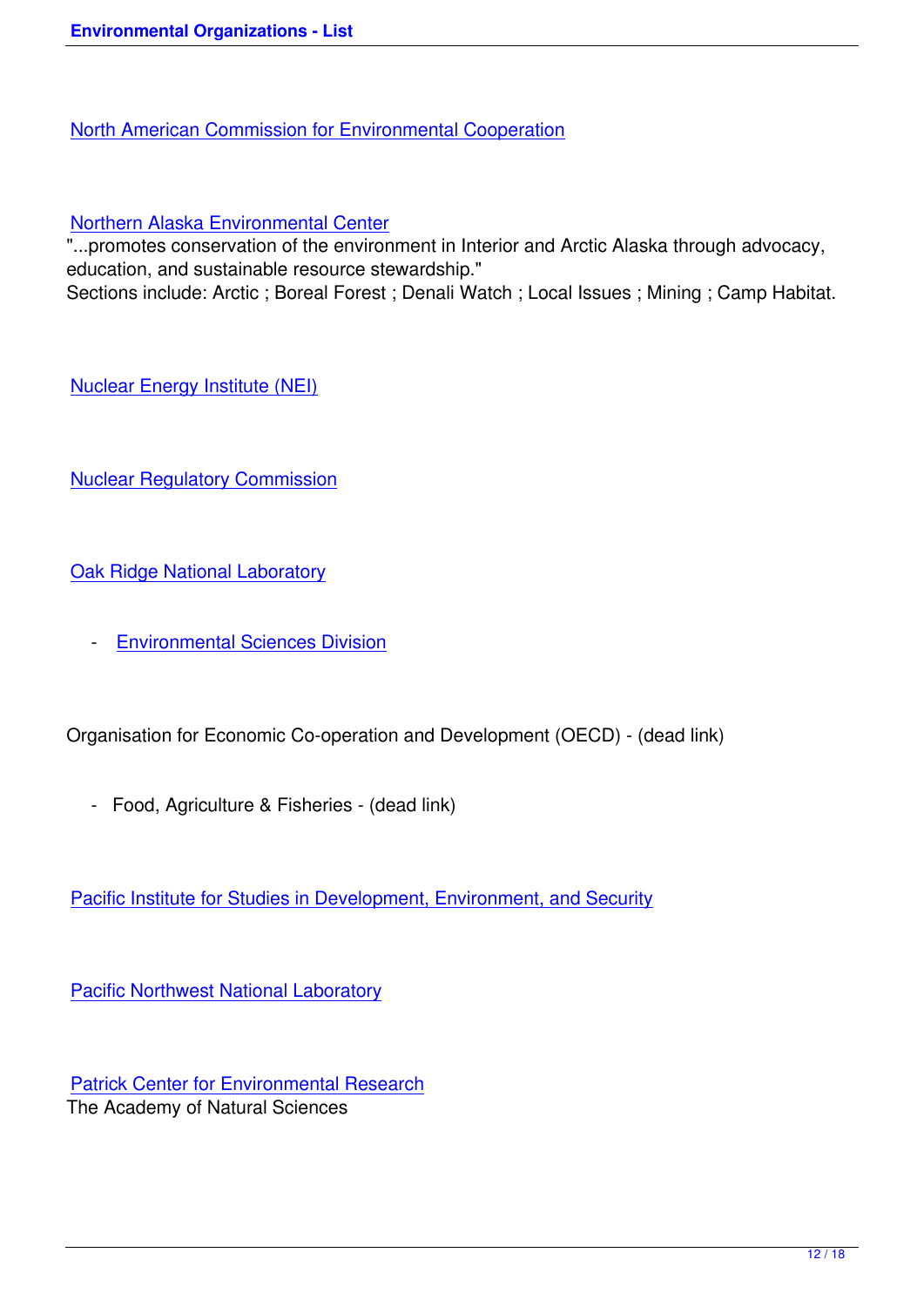[Population Action International](http://www.pewclimate.org/)

[Population Reference Bureau](http://www.populationaction.org/)

[Princeton Environmental Instit](http://www.prb.org/)ute (PEI)

[Rainforest Action Network](http://www.princeton.edu/pei/)

[Redefining Progress](http://www.ran.org/)

"...a nonprofit public policy organization that creates policies and tools to encourage accurate market prices to protect our common social and natural assets, and to foster social and economic sustainability."

Regional Environmental Center for Central and Eastern Europe

[Resources for the Future](http://www.rec.org/)

[Rocky Mountain Institute](http://www.rff.org/)

[Scholarly Societies Proje](http://www.rmi.org/)ct - Biology

"Categories" include: Botany ; General Biology & **Environment** ; Molecular Biology ; Zoology. Sponsored by the University of Waterloo Library, Canada

Sierra Club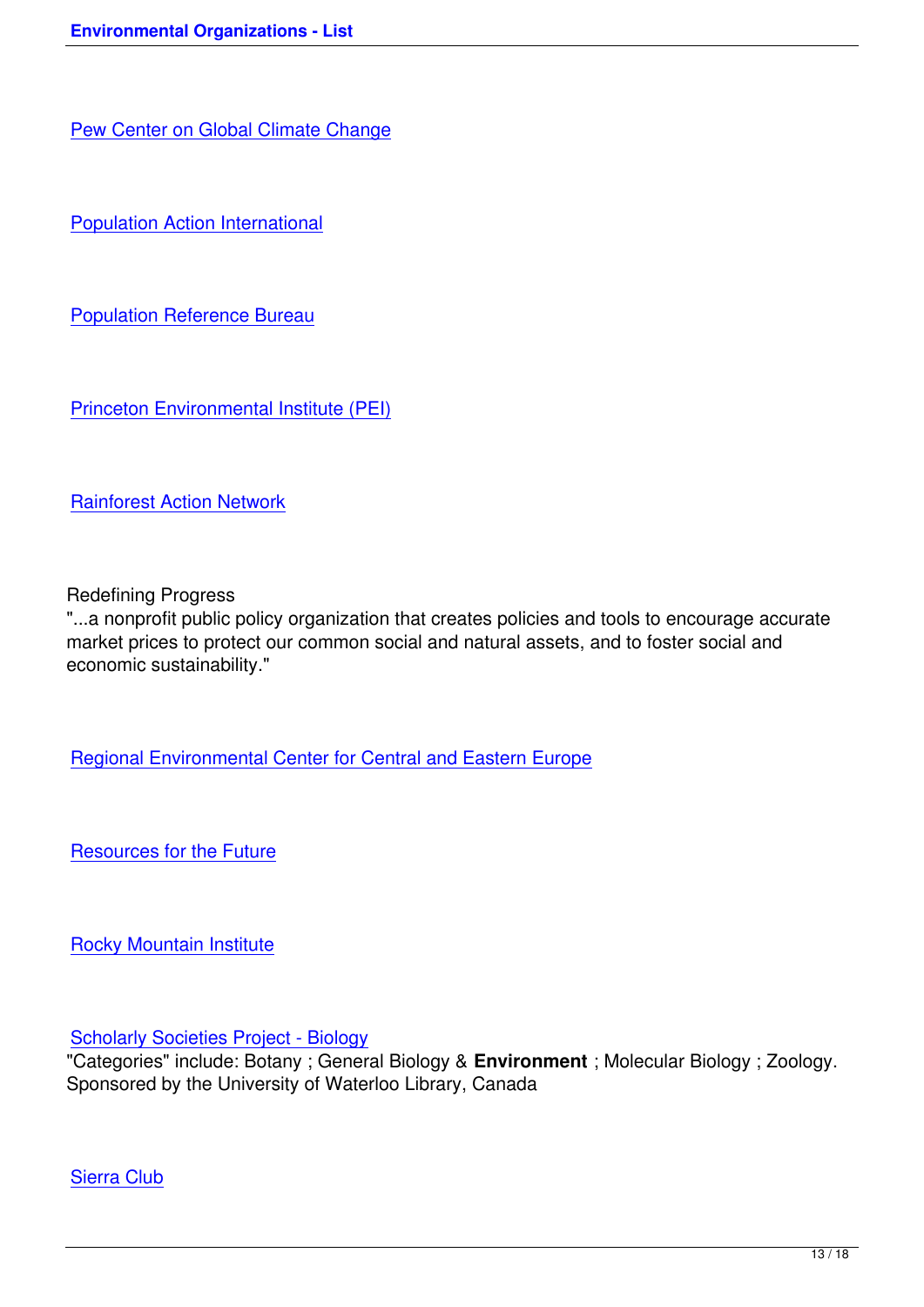**Society for Conservation Biology** 

[Society for Vector Ecology \(SOVE](http://conbio.net/))

[Society of American Foresters](http://www.sove.org/)

[Stanford Law School - Environ](http://www.safnet.org/)mental & amp; Natural Resources Law & amp; Policy Program

[The Energy Research Institute \(TERI\)](http://www.law.stanford.edu/naturalresources/)

[Toxicology Excellence for Risk Assess](http://www.teriin.org/)ment

[Trust for Public Land \(TPL\)](http://www.tera.org/)

[Tufts University - Global De](http://www.tpl.org/)velopment and Environment Institute

**[Union of Concerned Scientists](http://ase.tufts.edu/gdae/)** 

[U.K. Department for Environme](http://www.ucsusa.org/)nt, Food & amp; Rural Affairs (DEFRA)

- Atmosphere, Climate & amp; Environment Information Programme

UK E[nvironment Agency](http://www.ace.mmu.ac.uk/)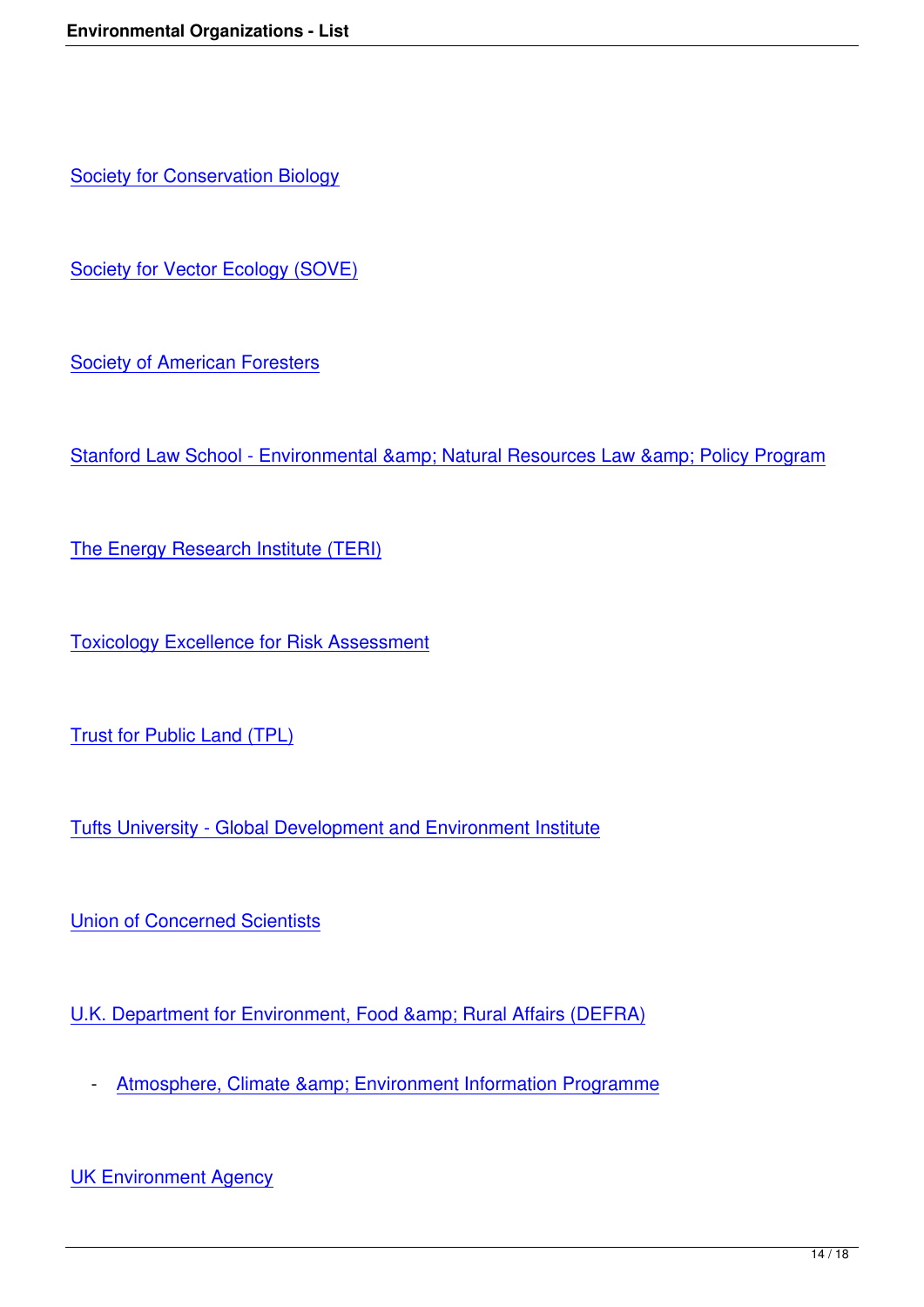United Nations Commission on Sustainable Development

[United Nations Environment Programme \(UNEP\)](http://www.un.org/esa/sustdev/index.html)

[U.S. Centers for Disease Control and Prevention \(](http://www.unep.org/)CDC) see Health Medicine - U.S. Dept. of Health & amp; Human Services

- [U.S. Department of Agriculture](http://health.nih.gov/)
	- [Farm Service Agency](http://www.usda.gov/)

U.S. [Department of Energy](http://www.fsa.usda.gov/pas/default.asp) see Environment Studies - (DOE)

U.S. Department of the Interior - (dead link)

- Bureau of Land Management
- National Park Service ParkNet
- FireNet
	- F[ire & Aviation Management](http://www.blm.gov/nhp/index.htm)

S[ections include: Wildland Fire ; S](http://www.nps.gov/)tructural Fire ; Aviation ; Educational Resources ; Gene[ral Inform](http://www.nps.gov/fire/)ation.

- U.S. Fish & amp; Wildlife Service
- National Wildlife Refuge System
- Arctic National Wildlife Refuge

I[ncludes both wildlife and oil devel](http://www.fws.gov/)opment information. Sections include: Refuge Infor[mation ; Wildlife ; Habitat ; People](http://refuges.fws.gov/).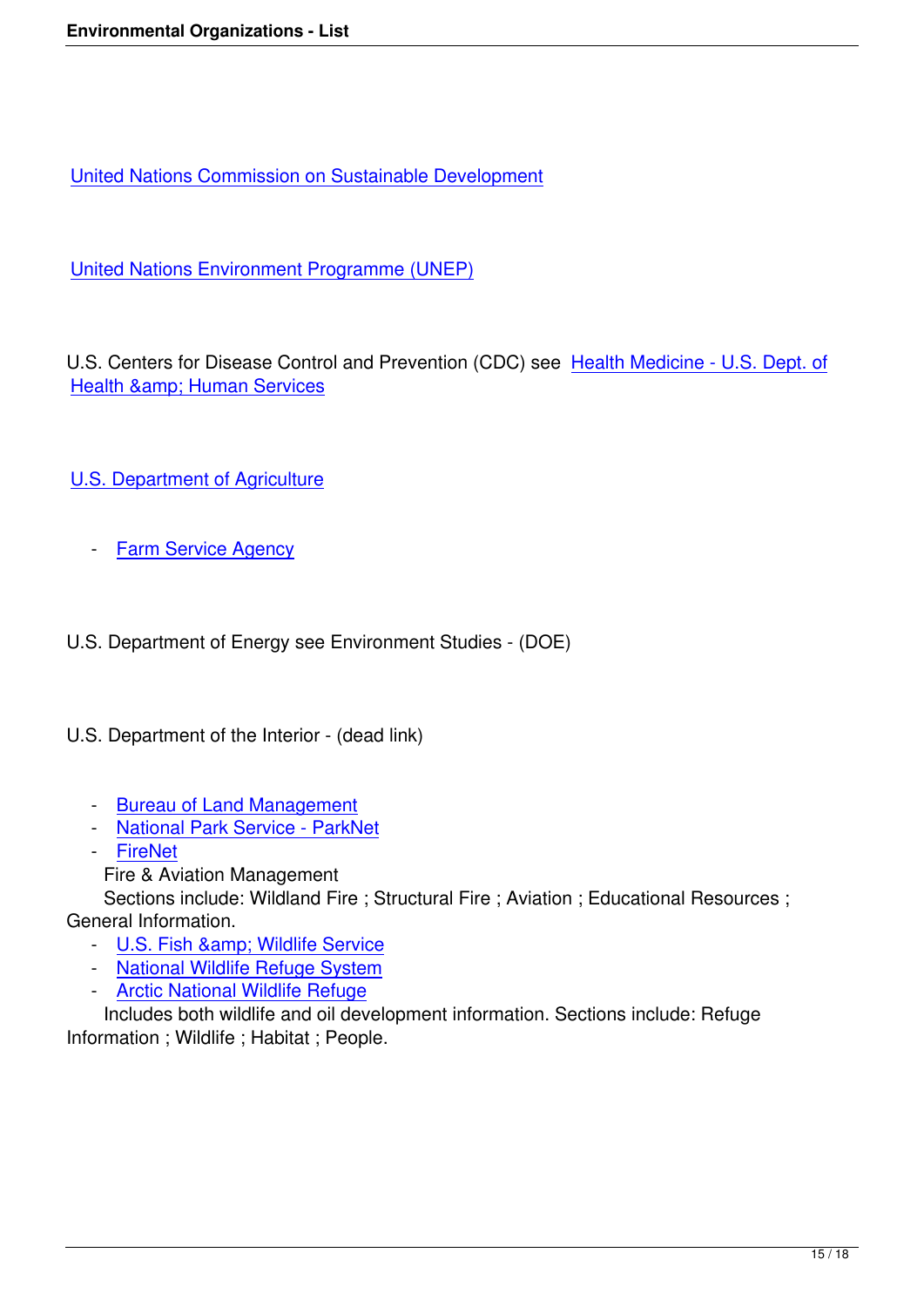U.S. Environmental Protection Agency (EPA) - see Environmental Studies - EPA

U.S. Geological Survey (USGS) Agencies see Geology Resources - USGS

U.S. National Interagency Fire Center

 [- Current Wildland Fire Information](http://www.nifc.gov/news/nicc.html) - (dead link)

U.S. PIRG - (dead link)

University of Arizona Department of Geosciences - Environmental Studies Laboratory "...research of past, present, and future environmental variability and change. Current research encompasses paleoclimate studies across the globe, wildfire studies in southwestern North [America, and relationships between climate and society across multiple spatial and tem](http://www.geo.arizona.edu/dgesl/)poral scales."

University of California, Berkeley - Earth Resources Center - (dead link)

University of California, Davis - Information Center for the Environment

[University of Florida Wetland Biogeochemistry Laboratory](http://ice.ucdavis.edu/)

"...promotes teaching, research and outreach activities on biogeochemical processes regulating the fate and transport of nutrients, metals, and toxic organics in wetland and aquatic [ecosystems."](http://wetlands.ifas.ufl.edu/)

University of Illinois, Springfield - Dept. of Environmental Studies Includes a nice selection of Links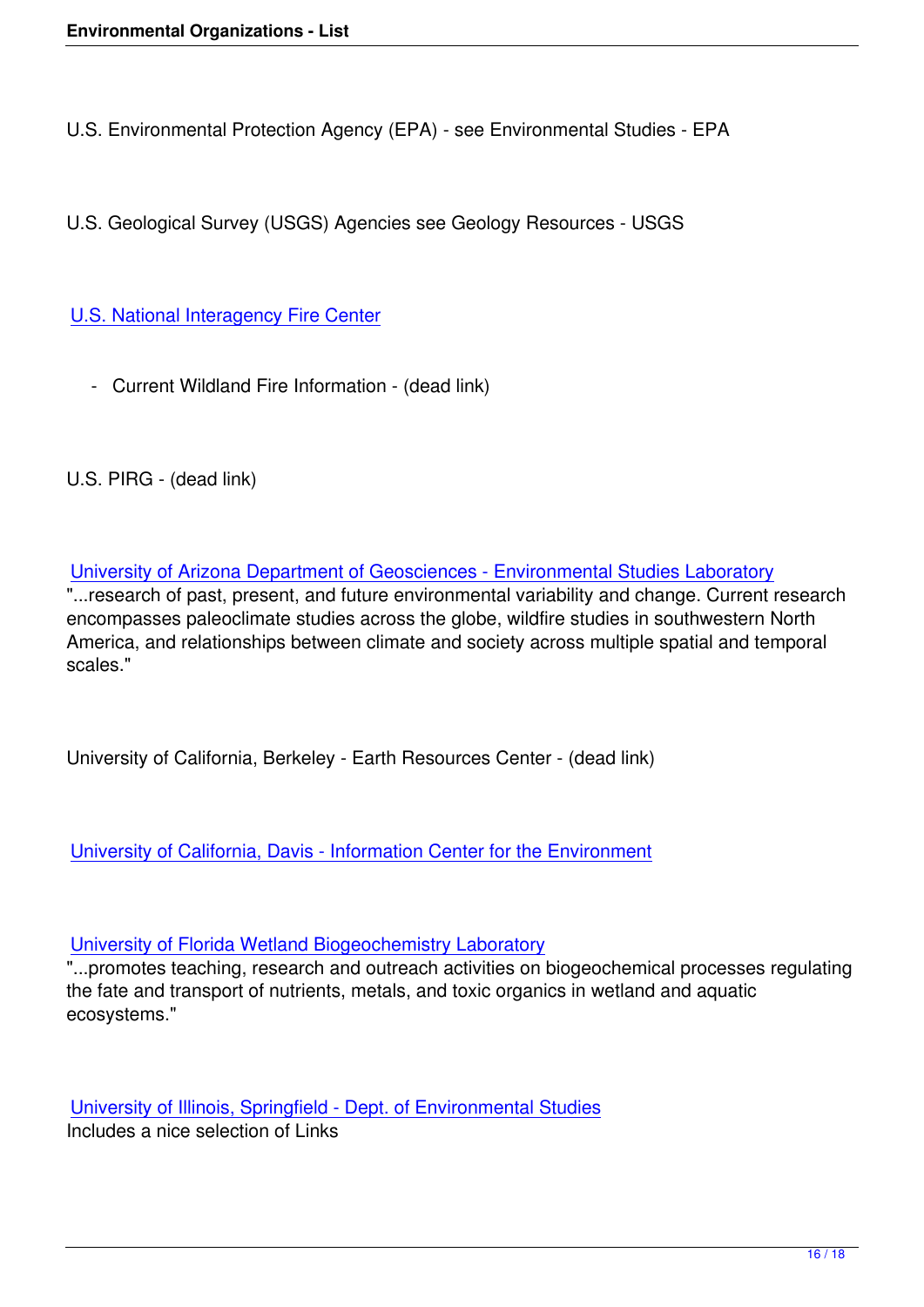University of St Andrews - Institute for Environmental History

[University of Washington - Center for Urban Horticulture](http://www.st-andrews.ac.uk/institutes/envhist/)

[University of Washington - Land Surface Hydrology Rese](http://depts.washington.edu/urbhort/)arch Group

[University of Wisconsin - Land Tenure Center](http://www.hydro.washington.edu/)

"...serves as a global resource institution on issues relating to land ownership, land rights, land access, and land use. Our focus is on the relationship of land to economic development, [socio-political organization, and environmental](http://www.nelson.wisc.edu/missing.html) sustainability."

Vermont Law School Environmental Law Center - (dead link)

### Wildlands Project

"The Wildlands Project would blend science and action. We would avoid band-aid solutions to complex problems. We would communicate the ecological value of wilderness, which is [self-willed land wh](http://www.twp.org/)ere natural processes, not human agency, direct the ebb and flow of life."

World Conservation Monitoring Centre

[The World Conservation Union - IUCN](http://www.wcmc.org.uk/)

 [- African Elephant Specialist Group](http://www.iucn.org/) (AfESG)

Sections include: African Elephant Database ; Pachyderm ; Human-Elephant Conflict ; African Elephant Bibliography ; Tools for Elephant Management & Research.

World Resources Institute (WRI)